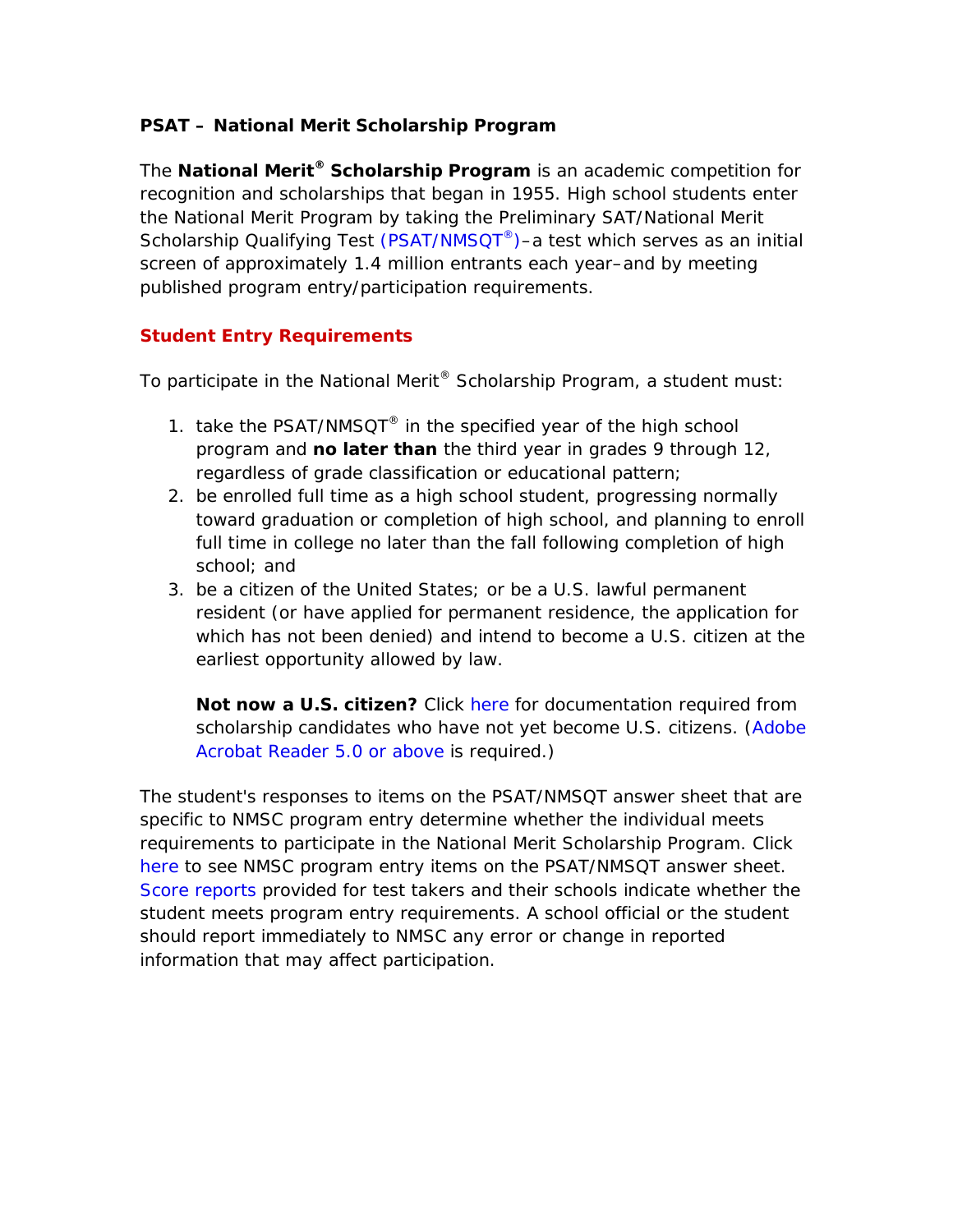#### **Program Recognition**

Of the 1.4 million entrants, some 50,000 with the highest [PSAT/NMSQT](http://www.nationalmerit.org/entering.php) $^{\circ}$ Selection Index scores (critical reading  $+$  mathematics  $+$  writing skills scores) qualify for recognition in the National Merit<sup>®</sup> Scholarship Program. In April following the fall test administration, high-scoring participants from every state are invited to name two colleges or universities to which they would like to be referred by NMSC. In September, these high scorers are notified through their schools that they have qualified as either a Commended Student or Semifinalist.

### **Commended Students**

In late September, more than two-thirds or about 34,000 of the approximately 50,000 high scorers on the [PSAT/NMSQT](http://www.nationalmerit.org/entering.php)<sup>®</sup> receive Letters of Commendation in recognition of their outstanding academic promise. Commended Students are named on the basis of a nationally applied Selection Index score that may vary from year to year and is below the level required for participants to be named Semifinalists in their respective states. Although Commended Students do not continue in the competition for Merit Scholarship® awards, some of these students do become candidates for Special Scholarships sponsored by corporations and businesses.

### **Semifinalists**

In early September, about 16,000 students, or approximately one-third of the 50,000 high scorers, are notified that they have qualified as Semifinalists. To ensure that academically able young people from all parts of the United States are included in this talent pool, Semifinalists are designated on a state representational basis. They are the highest scoring entrants in each state. NMSC provides scholarship application materials to Semifinalists through their high schools. To be considered for a Merit Scholarship<sup>®</sup> award, Semifinalists must advance to Finalist standing in the competition by meeting high academic standards and all other requirements explained in the materials provided to each Semifinalist. Click [here t](http://www.nationalmerit.org/Merit_R&I_Leaflet.pdf)o learn about requirements for becoming a Finalist in the 2008 National Merit® Scholarship Program. [\(Adobe Acrobat Reader 5.0 or above](http://www.adobe.com/products/acrobat/readstep2.html) is required.)

## **Finalists**

In February, some 15,000 Semifinalists are notified by mail at their home addresses that they have advanced to Finalist standing. High school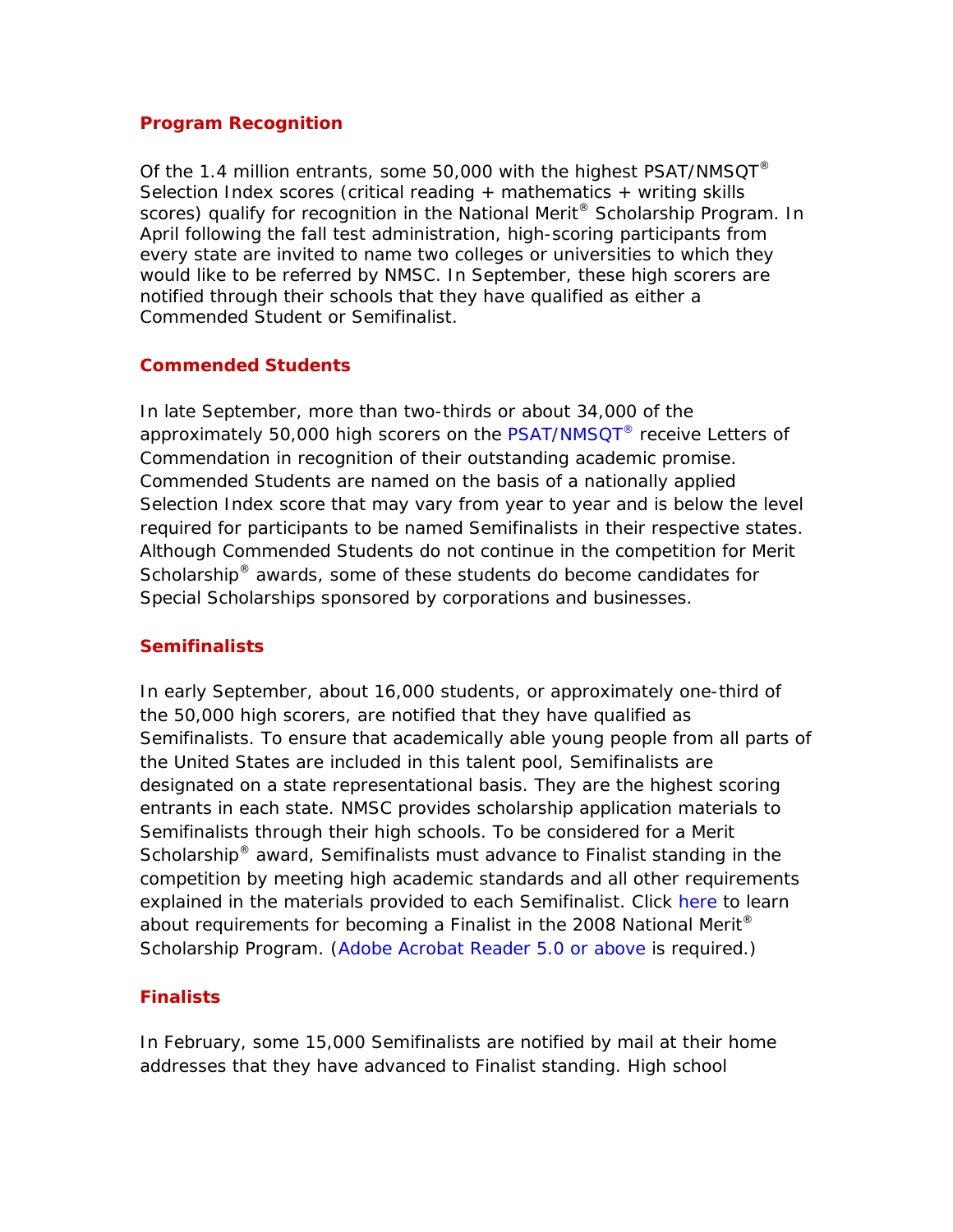principals are notified and provided with a certificate to present to each Finalist.

### **Winner Selection**

All winners of Merit Scholarship<sup>®</sup> awards (Merit Scholar<sup>®</sup> designees) are chosen from the Finalist group, based on their abilities, skills, and accomplishments–without regard to gender, race, ethnic origin, or religious preference. A variety of information is available for NMSC selectors to evaluate–the Finalist's academic record, information about the school's curricula and grading system, two sets of test scores, school official's written recommendation, information about the student's activities and leadership, and the Finalist's own essay.

# **Types of Merit Scholarship® Awards**

Beginning in March and continuing to mid-June, NMSC notifies approximately 8,200 Finalists at their home addresses that they have been selected to receive a Merit Scholarship® award. Merit Scholarship awards are of three types:

• **National Merit® \$2500 Scholarships**

Every Finalist competes for these single payment scholarships, which are awarded on a state representational basis. Winners are selected without consideration of family financial circumstances, college choice, or major and career plans.

## • **[Corporate-sponsored Merit Scholarship awards](http://www.nationalmerit.org/sponsorship.php#corporate)**

Corporate sponsors designate their awards for children of their employees or members, for residents of a community where a company has operations, or for Finalists with career plans the sponsor wishes to encourage. These scholarships may either be renewable for four years of undergraduate study or one-time awards.

• **[College-sponsored Merit Scholarship awards](http://www.nationalmerit.org/sponsorship.php#college)**

Officials of each sponsor college select winners of their awards from Finalists who have been accepted for admission and have informed NMSC by the published deadlines that the sponsor college or university is their first choice. These awards are renewable for up to four years of undergraduate study. The published deadlines for reporting a sponsor college as first choice can be viewed on page 3 of the leaflet *[Requirements and Instructions for Semifinalists in the 2008 National](http://www.nationalmerit.org/Merit_R&I_Leaflet.pdf)  Merit® [Scholarship Program.](http://www.nationalmerit.org/Merit_R&I_Leaflet.pdf)* [\(Adobe Acrobat Reader 5.0 or above i](http://www.adobe.com/products/acrobat/readstep2.html)s required.)